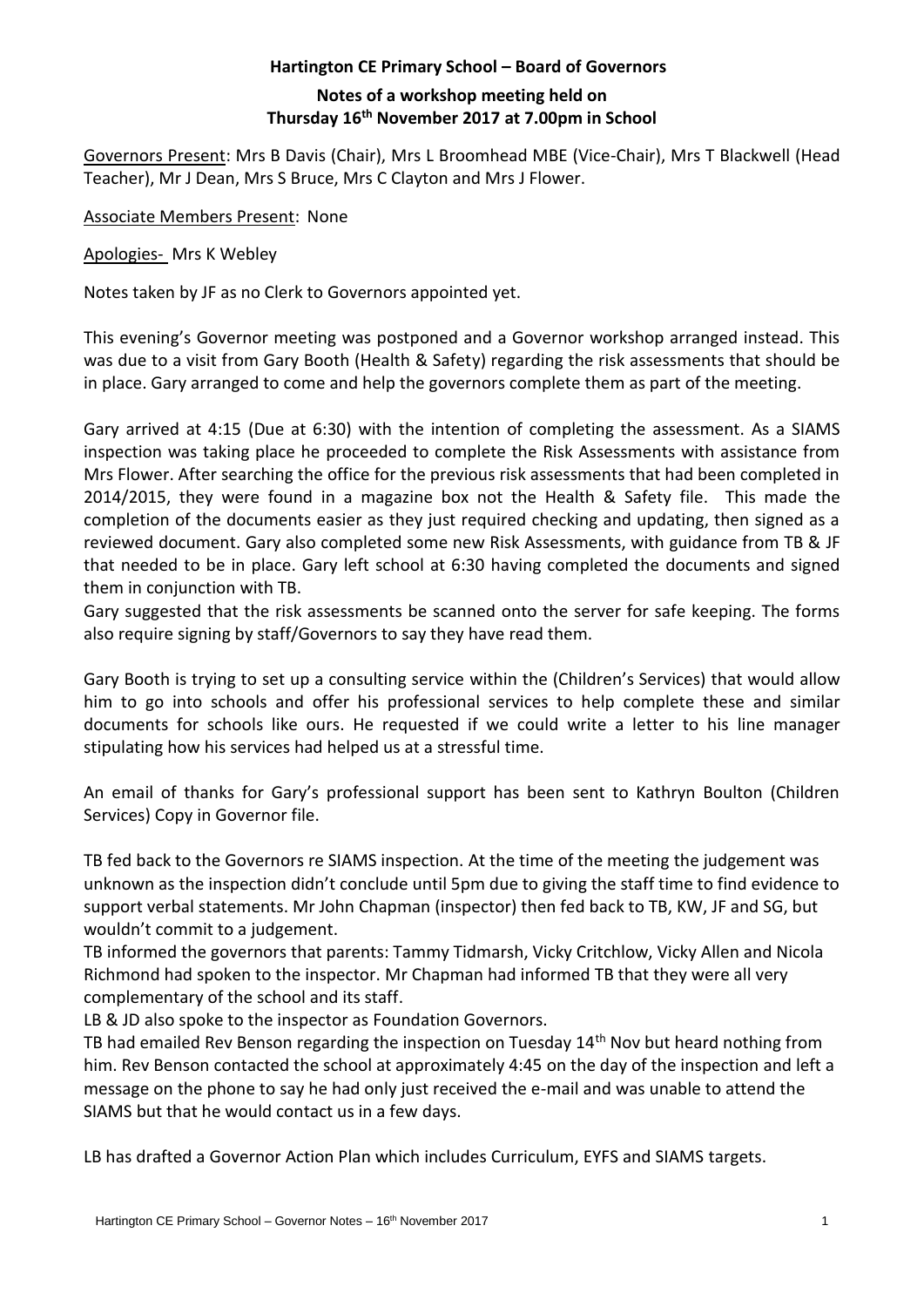## **Hartington CE Primary School – Board of Governors**

Health and Safety Audit is up to date and needs reviewing in Jan 2018. Extra information can be added as things alter ie: EYFS area.

Gary Booth left an Action Plan with four points:

- To undertake training on working at heights.
- Work station in Office to be reviewed
- Storage
- Forms signed

He stated that he could undertake the height training and office review in one training session.

The Generic Risk assessments will cover walking around the village and gardening club. Hi Vis Vests must be worn.

Catering complete all the risk assessments for the kitchen not the school. They are also subject to spot checks from Health and Safety.

School is responsible for the windows and painting of the kitchen. Catering are responsible for equipment and the cook.

Issues were raised about Community Lunch and the use of the hot water urn. Should it be in the hall, on side, in corner by piano? Could jugs and tea pots be used instead of urn. Risk assessment to be written.

The NoMow has been laid in the small playground. The drain covers are still to be covered when the weather is dry as they require gluing. When wet, the Nomow appears very squelchy but soon seems to dry. The EYFS are is covered with leaves and requires either a stiff brush or a leaf blower to clear them. Mrs Teeboon has suggested that the EYFS pupils each have a brush of their own and help to clear the area whilst Mrs Teeboon is setting up the equipment in a morning.

 A mat is required for the class 1 door to the free flow area to prevent damp feet and leaves coming into school. Buy a brush.

During planting of planters in Gardening Club it would be advisable to plant them on the grass before carry them down to the Nomow area.

**Policy's adopted by Governors:**

- **Hartington C of E Primary School Child Protection and Safeguarding Policy.**
- **Hartington C of E Primary School Religious Education Policy.**
- **Hartington C of E Primary School Collective Worship Policy**

**Hartington C of E Primary School PSHE Policy.**

**Policies on web site (Awaiting Approval) statement to be removed. PSHE policy to be emailed to Governors.**

The Budget written by Dawn Wilson has been emailed to governors with a request that any queries are emailed before the next meeting so the answers can be sought.

Barbara Davis brought to the Governors attention the amount of support that the PTFA give the school following her attendance at the PTFA AGM. A letter of thanks was written on 13-11-17 ready to give to Miss Wardle (Chair of PTFA).

Following the publication of the Ofsted report, Barbara thanked the staff and school for all their hard work and dedication. The school has been graded GOOD.

Hartington CE Primary School – Governor Notes – 16<sup>th</sup> November 2017 **2** 2